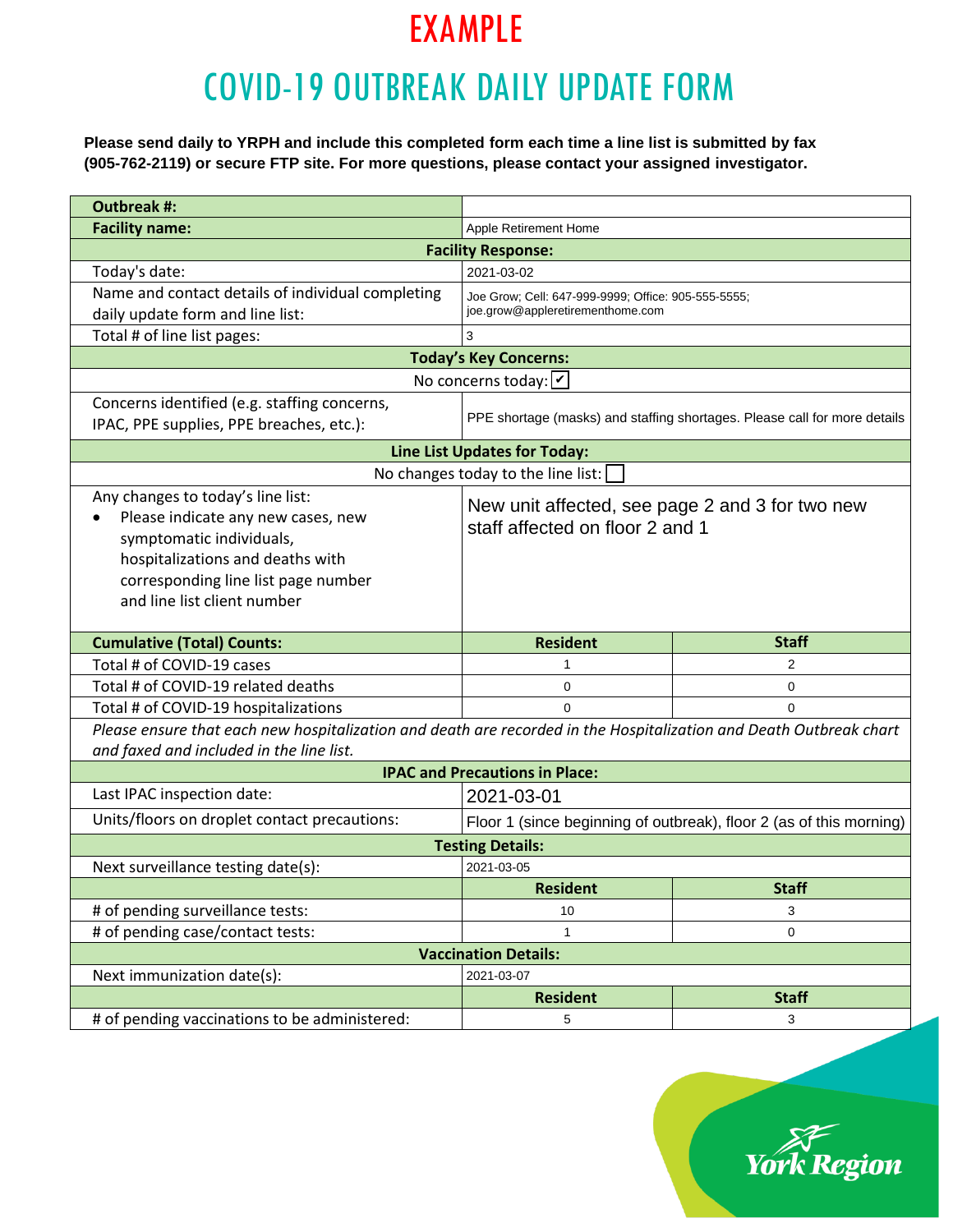|                       | COVID-19 Respiratory Outbreak Line list: Please complete and fax (905-762-2119) to York Region Public Health before noon each day.<br>Institution Name: Apple Retirement Home<br>Outbreak number: 2270-2021___ 9999 |                 |                               |                                         |                                           |                                                         |                   |                  |                                              |                                         |                                        |                     |                                     | Floor/Unit: FLoor #1<br>Residents or staff?<br>$\boxed{\bigtriangledown}$ Resident List<br><br><br><br><br><br><br><br><br><br><br><br><br><br><br><br><br><br><br><br><br><br> |                                              |            |                         |                                                                                                                                                                                                 |                 |          |      |                                          |                                | Date outbreak Declared: 2021-03-01                |                                              |                        |                          |                                       | Facility representative name and contact information: Joe Grow, 647-999-9999 |              | Page 1 out of ____                                                                 |
|-----------------------|---------------------------------------------------------------------------------------------------------------------------------------------------------------------------------------------------------------------|-----------------|-------------------------------|-----------------------------------------|-------------------------------------------|---------------------------------------------------------|-------------------|------------------|----------------------------------------------|-----------------------------------------|----------------------------------------|---------------------|-------------------------------------|---------------------------------------------------------------------------------------------------------------------------------------------------------------------------------|----------------------------------------------|------------|-------------------------|-------------------------------------------------------------------------------------------------------------------------------------------------------------------------------------------------|-----------------|----------|------|------------------------------------------|--------------------------------|---------------------------------------------------|----------------------------------------------|------------------------|--------------------------|---------------------------------------|------------------------------------------------------------------------------|--------------|------------------------------------------------------------------------------------|
|                       |                                                                                                                                                                                                                     |                 |                               |                                         |                                           | <b>Case Identification</b>                              |                   |                  |                                              |                                         |                                        |                     |                                     |                                                                                                                                                                                 |                                              |            |                         | <b>Reason for testing</b>                                                                                                                                                                       |                 |          |      |                                          |                                | Specimen                                          |                                              |                        |                          | <b>Droplet/Contact</b><br>Precautions |                                                                              | Outcome      | <b>Comments</b>                                                                    |
| Case # (sequentially) | Name (LAST NAME, first name)                                                                                                                                                                                        | alth Card Numbe | First COVID imr<br>(ww-mm-dd) | Second COVID immu<br>dates (yyyy-mm-dd) | Third COVID immunia<br>dates (yyyy-mm-dd) | Seasonal Influenza<br>Immunization Date<br>(yyyy-mm-dd) | Floor/room number | DOB (yyyy-mm-dd) | Transfer from facility, home, or<br>hopsital | Roomate of sym <sub>l</sub><br>resident | High risk contact of confirmed<br>case | Staff<br>ition Role | ast day worked, last<br>Init worked | Inset date of first<br>ymptom                                                                                                                                                   | $^{\circ}$ C/100<br>$\geq 37.8$<br>ever<br>ξ | w/worsenir | tness of br             | Symptoms - when assessing for symptoms, evaluate whether they are new, worsening,<br>or different from the individual's baseline health status<br>ss of taste /<br>unny/Stuffy/<br>pngested nos | <i>rethroat</i> | of taste | Atyp | 15)<br>Asymptomatic<br>(please specify i | NP swab collec<br>(yyyy-mm-dd) | ig)<br>results<br>leg/ind/l<br>COVID <sub>1</sub> | $\overline{\Xi}$<br>nfluenza Result (Pos/Neg | Other Causitive Agents | n-dd)<br>nitiated (yyyy- | ਰ<br>ਚ<br>Ę<br>Discontinued (yyyy-    | Hospitalized date<br>(yyyy-mm-dd) and details                                | Death (yyyy- | Please include additional<br>relevant details and<br>clearance/return to work date |
| $\overline{ }$        | Bee, Gee                                                                                                                                                                                                            | 1234567899A     | 2021-02-01                    |                                         |                                           |                                                         | 101               | 1915-03-01       | $\mathcal{L}$                                |                                         |                                        |                     |                                     | 2021-02-28                                                                                                                                                                      | ✓                                            |            |                         |                                                                                                                                                                                                 | V               |          |      |                                          | 2021-02-27                     | Positive                                          |                                              |                        | 2021-02-28               |                                       |                                                                              |              |                                                                                    |
| $\sim$                | Doe, Morgan                                                                                                                                                                                                         | 2345678912B     | 2021-02-02                    |                                         |                                           |                                                         | <b>101</b>        | 1935-09-09       |                                              | $\overline{\mathbf{v}}$                 |                                        |                     |                                     | 2021-03-01                                                                                                                                                                      |                                              |            | $\overline{\mathbf{v}}$ |                                                                                                                                                                                                 |                 |          |      |                                          | 2021-03-01                     | Pending                                           |                                              |                        | 2021-02-28               |                                       |                                                                              |              | Roommate<br>of B.G.                                                                |
|                       |                                                                                                                                                                                                                     |                 |                               |                                         |                                           |                                                         |                   |                  |                                              |                                         |                                        |                     |                                     |                                                                                                                                                                                 |                                              |            |                         |                                                                                                                                                                                                 |                 |          |      |                                          |                                |                                                   |                                              |                        |                          |                                       |                                                                              |              |                                                                                    |
|                       |                                                                                                                                                                                                                     |                 |                               |                                         |                                           |                                                         |                   |                  |                                              |                                         |                                        |                     |                                     |                                                                                                                                                                                 |                                              |            |                         |                                                                                                                                                                                                 |                 |          |      |                                          |                                |                                                   |                                              |                        |                          |                                       |                                                                              |              |                                                                                    |
|                       |                                                                                                                                                                                                                     |                 |                               |                                         |                                           |                                                         |                   |                  |                                              |                                         |                                        |                     |                                     |                                                                                                                                                                                 |                                              |            |                         |                                                                                                                                                                                                 |                 |          |      |                                          |                                |                                                   |                                              |                        |                          |                                       |                                                                              |              |                                                                                    |
|                       |                                                                                                                                                                                                                     |                 |                               |                                         |                                           |                                                         |                   |                  |                                              |                                         |                                        |                     |                                     |                                                                                                                                                                                 |                                              |            |                         |                                                                                                                                                                                                 |                 |          |      |                                          |                                |                                                   |                                              |                        |                          |                                       |                                                                              |              |                                                                                    |
|                       |                                                                                                                                                                                                                     |                 |                               |                                         |                                           |                                                         |                   |                  |                                              |                                         |                                        |                     |                                     |                                                                                                                                                                                 |                                              |            |                         |                                                                                                                                                                                                 |                 |          |      |                                          |                                |                                                   |                                              |                        |                          |                                       |                                                                              |              |                                                                                    |

\*Atypical signs and symptoms: chills, headache, conjunctivitis, fatigue,malaise, myalgias

For more details on COVID related symptoms, see provicinal guidance

This information is being collected under the authority of the Health Protection and Promotion Act, R.S.O. 1990, c.H.7 for the purpose of outbreak investigation, monitoring, management and follow-up; infectious disease sur disposed of in accordance with the Personal Health Information Protection Act, 2004, C.3. If you have received this facsimile in error, or if you have any questions, please contact the Manager for the Control of Infectious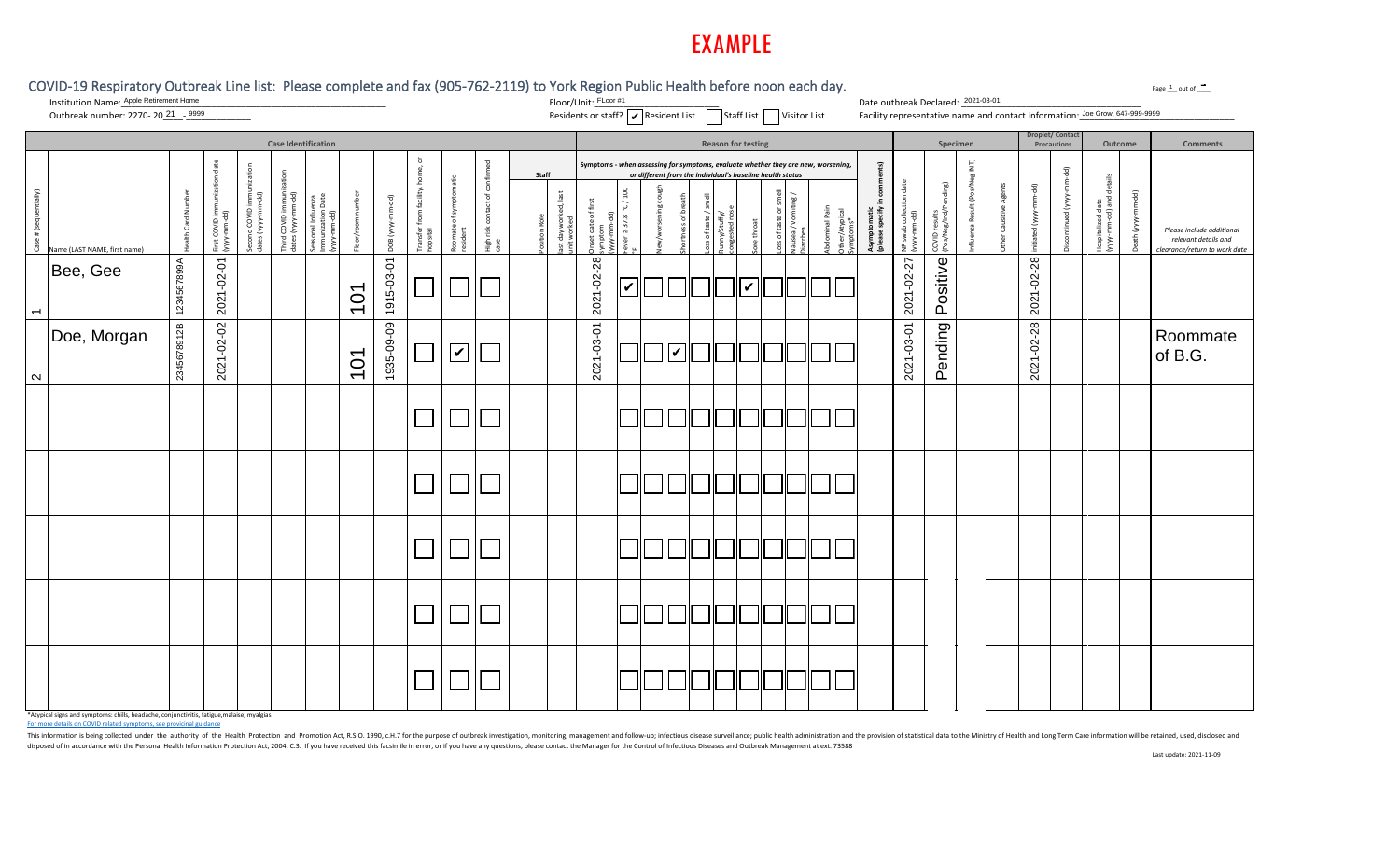

#### COVID-19 Respiratory Outbreak Line list: Please complete and fax (905-762-2119) to York Region Public Health before noon each day. Floor/Unit:\_FLoor #2 Date outbreak Declared: 2021-03-01 Institution Name:\_\_\_\_\_\_\_\_\_\_\_\_\_\_\_\_\_\_\_\_\_\_\_\_\_\_\_\_\_\_\_\_\_\_\_\_\_\_\_\_\_\_\_\_\_\_\_\_\_\_\_\_\_ Date outbreak Declared: \_\_\_\_\_\_\_\_\_\_\_\_\_\_\_\_\_\_\_\_\_\_\_\_\_\_\_\_\_\_\_\_\_\_\_\_ Apple Retirement Home Residents or staff? ☐ Resident List Staff List Visitor List Facility representative name and contact information:\_\_\_\_\_\_\_\_\_\_\_\_\_\_\_\_\_\_\_\_\_\_\_\_\_\_\_\_\_\_\_ <sup>21</sup> <sup>9999</sup> FLoor #2 ✔ Outbreak number: 2270- 20<sup>21</sup> - 9999 Facility representative name and contact information: Joe Grow, 647-999-9999 Droplet/ Cont<br>Precaution **Case Identification Reason for testing Specimen Outcome Comments** Transfer from facility, home, or **Symptoms -** *when assessing for symptoms, evaluate whether they are new, worsening,*   $\overline{\mathsf{I}}$  COVID immunization date High risk contact of confirmed  $\overline{2}$ Influenza Result (Pos/Neg INT) Second COVID immunization **(please specify in comments)**  $\widehat{\mathbf{z}}$ Discontinued (yyyy-mm-dd) immunization **Staff** *or different from the individual's baseline health status* ad date<br>-dd) and details **Iuenza Result (Pos/Neg** Roomate of symptomatic (yyyy-mm-dd) and details NP swab collection date :OVID results<br>Pos/Neg/Ind/Pending)  $\overline{p}$ (Pos/Neg/Ind/Pending) Other Causitive Agents  $\mathbf{S}$ initiated (yyyy-mm-dd) -≥ Fever ≥ 37.8 °C / 100 New/worsening cough न<br>बाह्य ed, last Case # (sequentially) Health Card Number  $\overline{\mathfrak{g}}$ nal Influenza<br>nization Date<br>mm-dd) last day worked, last Loss of taste or smell ed (yyyy-Floor/room number  $\overline{a}$  $ing /$ Nausea / Vomiting / Death (yyyy-mm-dd) dates (yyyy-mm-dd) dates (yyyy-mm-dd) Immunization Date (bb-mm-dd)<br>Bb-mm-dd is of taste / smell Seasonal Influenza offirst Shortness of breath Loss of taste / smel DOB (yyyy-mm-dd) Onset date of first −. Hospitalized date  $\tilde{c}$ iitated (yyyy-mr minal Pain ı Card Nur First COVID imm<br>(yyyy-mm-dd) Second COVID in<br>dates (yyyy-mm-/Atypical tomatic<br>: specify i **Asymptomatic**  congested nose Abdominal Pain Other/Atypical hird COVID in<br>ates (yyyy-m Runny/Stuffy/  $\frac{d}{2}$   $\frac{d}{2}$ COVID results (yyyy-mm-dd) (yyyy-mm-dd) ver  $\geq$  37.8 (yyyy-mm-dd) (yyyy-mm-dd)  $\ddot{\sigma}$ Position Role of taste (yyy unit worked date Sore throat Symptoms\* oomate o<br>esident symptom Pea<br>Pea her<br>Ba *Please include additional*  ž ιãγ alth *relevant details and*  case ≩ ame (LAST NAME, first name) *clearance/return to work date* °F Matt, Mark  $\begin{bmatrix} 88 \\ 28 \\ 26 \\ 36 \\ 36 \\ 36 \end{bmatrix}$ C2021-02-09 1999-01-01 PSW- 2nd floor 2021-02-28 2021-03-01 ✔ 2021-03-01 Positive staff duties include picking up and delivering laundry to all units in facility $\overline{\phantom{a}}$

\*Atypical signs and symptoms: chills, headache, conjunctivitis, fatigue,malaise, myalgias

For more details on COVID related symptoms, see provicinal guidance

This information is being collected under the authority of the Health Protection and Promotion Act, R.S.O. 1990, c.H.7 for the purpose of outbreak investigation, monitoring, management and follow-up; infectious disease sur disposed of in accordance with the Personal Health Information Protection Act, 2004, C.3. If you have received this facsimile in error, or if you have any questions, please contact the Manager for the Control of Infectious

Page  $2$  out of  $\blacksquare$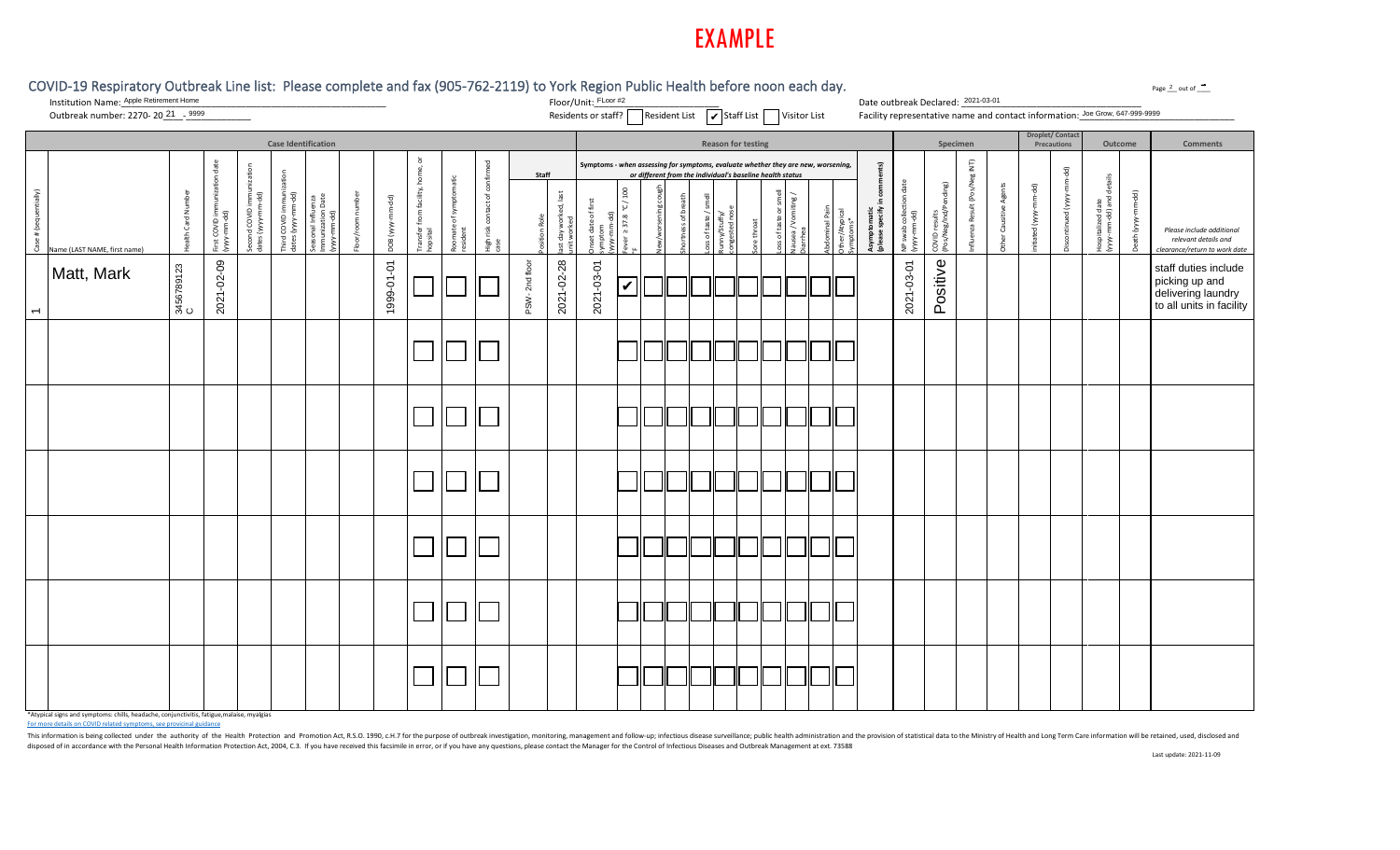| COVID-19 Respiratory Outbreak Line list: Please complete and fax (905-762-2119) to York Region Public Health before noon each day.<br>Institution Name: Apple Retirement Home |                    |                                                   |                                         |                                           |                                                         |                       |                  |                                                                 |                                    |                                          |       |                                      | Floor/Unit: Floor 2                                                                                                                 |                            |                           |               |                                                                               |                              |                           |          |                                 |                                               | Date outbreak Declared: 2021-03-01            |                                            |                                            |                                                    |                               |                        |                                                                              |                                               |             | Page 3 out of ____                                                                 |
|-------------------------------------------------------------------------------------------------------------------------------------------------------------------------------|--------------------|---------------------------------------------------|-----------------------------------------|-------------------------------------------|---------------------------------------------------------|-----------------------|------------------|-----------------------------------------------------------------|------------------------------------|------------------------------------------|-------|--------------------------------------|-------------------------------------------------------------------------------------------------------------------------------------|----------------------------|---------------------------|---------------|-------------------------------------------------------------------------------|------------------------------|---------------------------|----------|---------------------------------|-----------------------------------------------|-----------------------------------------------|--------------------------------------------|--------------------------------------------|----------------------------------------------------|-------------------------------|------------------------|------------------------------------------------------------------------------|-----------------------------------------------|-------------|------------------------------------------------------------------------------------|
| Outbreak number: 2270-2021 - 9999                                                                                                                                             |                    |                                                   |                                         |                                           |                                                         |                       |                  |                                                                 |                                    |                                          |       |                                      | Residents or staff?   Resident List   Staff List   Visitor List                                                                     |                            |                           |               |                                                                               |                              |                           |          |                                 |                                               |                                               |                                            |                                            |                                                    |                               |                        | Facility representative name and contact information: Joe Grow, 647-999-9999 |                                               |             |                                                                                    |
|                                                                                                                                                                               |                    |                                                   |                                         |                                           | <b>Case Identification</b>                              |                       |                  |                                                                 |                                    |                                          |       |                                      |                                                                                                                                     |                            |                           |               |                                                                               |                              | <b>Reason for testing</b> |          |                                 |                                               |                                               |                                            | Specimen                                   |                                                    |                               |                        | <b>Droplet/Contact</b><br>Precautions                                        | Outcome                                       |             | <b>Comments</b>                                                                    |
| entially)<br># (seq<br>Case<br>Name (LAST NAME, first name)                                                                                                                   | Health Card Number | unization date<br>First COVID imm<br>(yyyy-mm-dd) | Second COVID immu<br>dates (yyyy-mm-dd) | Third COVID immuniz<br>dates (yyyy-mm-dd) | Seasonal Influenza<br>Immunization Date<br>(yyyy-mm-dd) | n numbe<br>Floor/roon | DOB (yyyy-mm-dd) | $\bar{\circ}$<br>home,<br>Transfer from facility, h<br>hopsital | Roomate of symptomatic<br>resident | tact of confir<br>High risk cont<br>case | Staff | last day worked, last<br>unit worked | Symptoms - when assessing for symptoms, evaluate whether they are new, worsening,<br>Onset date of first<br>symptom<br>(yyyy-mm-dd) | °C/100<br>ever $\geq$ 37.8 | w/worsening c             | ortness of br | or different from the individual's baseline health status<br>taste/<br>iss of | unny/Stuffy/<br>ongested nos | <i>ire</i> throat         | of taste | Nausea / Vomiting /<br>Diarrhea | Abdominal Pair<br>Other/Atypical<br>Symptoms* | ints)<br>Asymptomatic<br>(please specify in c | date<br>NP swab collection<br>(yyyy-mm-dd) | ending)<br>COVID results<br>Pos/Neg/Ind/Pe | $\overline{\mathsf{E}}$<br>Influenza Result (Pos/N | <b>Other Causitive Agents</b> | initiated (yyyy-mm-dd) | ਭੁ<br>Discontinued (yyyy-                                                    | Hospitalized date<br>(yyyy-mm-dd) and details | Death (yyyy | Please include additional<br>relevant details and<br>clearance/return to work date |
| May, Grey<br>$\overline{\phantom{0}}$                                                                                                                                         | 4567891234<br>D    | 2021-02-16                                        |                                         |                                           |                                                         | 201                   | 1920-01-30       |                                                                 |                                    | $\overline{\mathbf{v}}$                  |       |                                      | 2021-03-02                                                                                                                          |                            | $\overline{\mathbb{R}}^n$ |               |                                                                               |                              |                           |          |                                 |                                               |                                               | 2021-03-01                                 | Positive                                   |                                                    |                               | 2021-03-01             |                                                                              | 2021-03-01                                    |             | Exposed to a<br>recently positive<br>confirmed staff                               |
|                                                                                                                                                                               |                    |                                                   |                                         |                                           |                                                         |                       |                  |                                                                 |                                    |                                          |       |                                      |                                                                                                                                     |                            |                           |               |                                                                               |                              |                           |          |                                 |                                               |                                               |                                            |                                            |                                                    |                               |                        |                                                                              |                                               |             |                                                                                    |
|                                                                                                                                                                               |                    |                                                   |                                         |                                           |                                                         |                       |                  |                                                                 |                                    |                                          |       |                                      |                                                                                                                                     |                            |                           |               |                                                                               |                              |                           |          |                                 |                                               |                                               |                                            |                                            |                                                    |                               |                        |                                                                              |                                               |             |                                                                                    |
|                                                                                                                                                                               |                    |                                                   |                                         |                                           |                                                         |                       |                  |                                                                 |                                    |                                          |       |                                      |                                                                                                                                     |                            |                           |               |                                                                               |                              |                           |          |                                 |                                               |                                               |                                            |                                            |                                                    |                               |                        |                                                                              |                                               |             |                                                                                    |
|                                                                                                                                                                               |                    |                                                   |                                         |                                           |                                                         |                       |                  |                                                                 |                                    |                                          |       |                                      |                                                                                                                                     |                            |                           |               |                                                                               |                              |                           |          |                                 |                                               |                                               |                                            |                                            |                                                    |                               |                        |                                                                              |                                               |             |                                                                                    |
|                                                                                                                                                                               |                    |                                                   |                                         |                                           |                                                         |                       |                  |                                                                 |                                    |                                          |       |                                      |                                                                                                                                     |                            |                           |               |                                                                               |                              |                           |          |                                 |                                               |                                               |                                            |                                            |                                                    |                               |                        |                                                                              |                                               |             |                                                                                    |
|                                                                                                                                                                               |                    |                                                   |                                         |                                           |                                                         |                       |                  |                                                                 |                                    |                                          |       |                                      |                                                                                                                                     |                            |                           |               |                                                                               |                              |                           |          |                                 |                                               |                                               |                                            |                                            |                                                    |                               |                        |                                                                              |                                               |             |                                                                                    |

\*Atypical signs and symptoms: chills, headache, conjunctivitis, fatigue,malaise, myalgias

For more details on COVID related symptoms, see provicinal guidance

This information is being collected under the authority of the Health Protection and Promotion Act, R.S.O. 1990, c.H.7 for the purpose of outbreak investigation, monitoring, management and follow-up; infectious disease sur disposed of in accordance with the Personal Health Information Protection Act, 2004, C.3. If you have received this facsimile in error, or if you have any questions, please contact the Manager for the Control of Infectious

 $3$  out of  $\cdot$